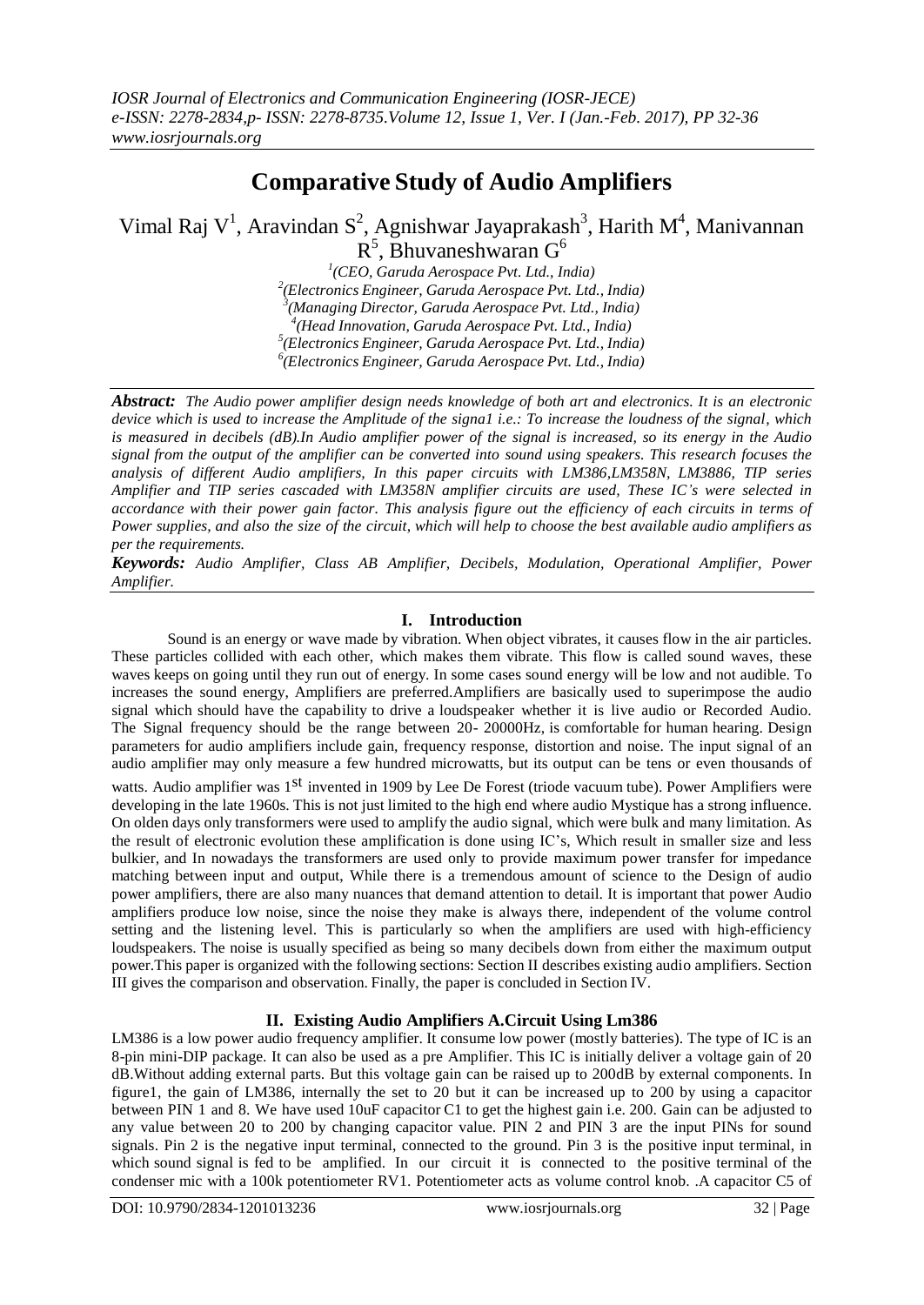0.1uF has also been used along with potentiometer, to remove the DC component of input signal and only allow audio (AC component) to be fed into LM386.



**Figure 1** Circuit using LM386

#### **B. Circuit Using Lm3886**

The LM3886 is a high-performance 150W audio power Amplifier with Mute function. It can maintains an excellent signal-to-noise ratio of greater than 92dB with a typical low noise floor of 2.0μV. A maximum output power obtain by this ICs is 63 watts into 8 ohms.Reduced the load impedance to 4 ohms that improve the output power to greater than 108 watts. In practice, the watts will be depended on the quality of the music. The performance of the audio power LM3886, say NS, utilizing its Self-Peak Instantaneous Temperature (K) (Spike) protection circuitry, puts in a class above discrete and hybrid amplifiers by providing an inherently, dynamically protected Safe Operating Area (SOA).The special feature of this amplifier is a mute option. In figure 2, We have to give a proper capacitor to ground to disable the mute option. PIN 9& 10 are the non- inverting and inverting Input of the LM3886 that is an audio input of the ICs, we filter input audio signal using 10uF capacitor followed by non-inverting terminal. PIN 3 is connected in 4700uF/50V capacitor for output Filter, When the transistor reaches the biasing voltage, it supplies the +Vcc to the inverting terminal.



**Figure 2** Circuit using LM3886

#### **C. Circuit Using Lm358n**

The preamplifier LM358N is added with the Audio amplifier, to increase the voltage gain as well as the loudness of the amplifier. Thus input of main amplifier is fed from the output of preamplifier, instead of getting directly from the source. So the audio signal is amplified with small amount of gain by preamplifier LM358N and further amplified by the main amplifier. In figure 3 it can be given power supply up to 12v, In case of using Power adopter use capacitor of 0.1uF to eliminate DC noise. The result of cascading LM358N and TIP Amplifier is tabulated below.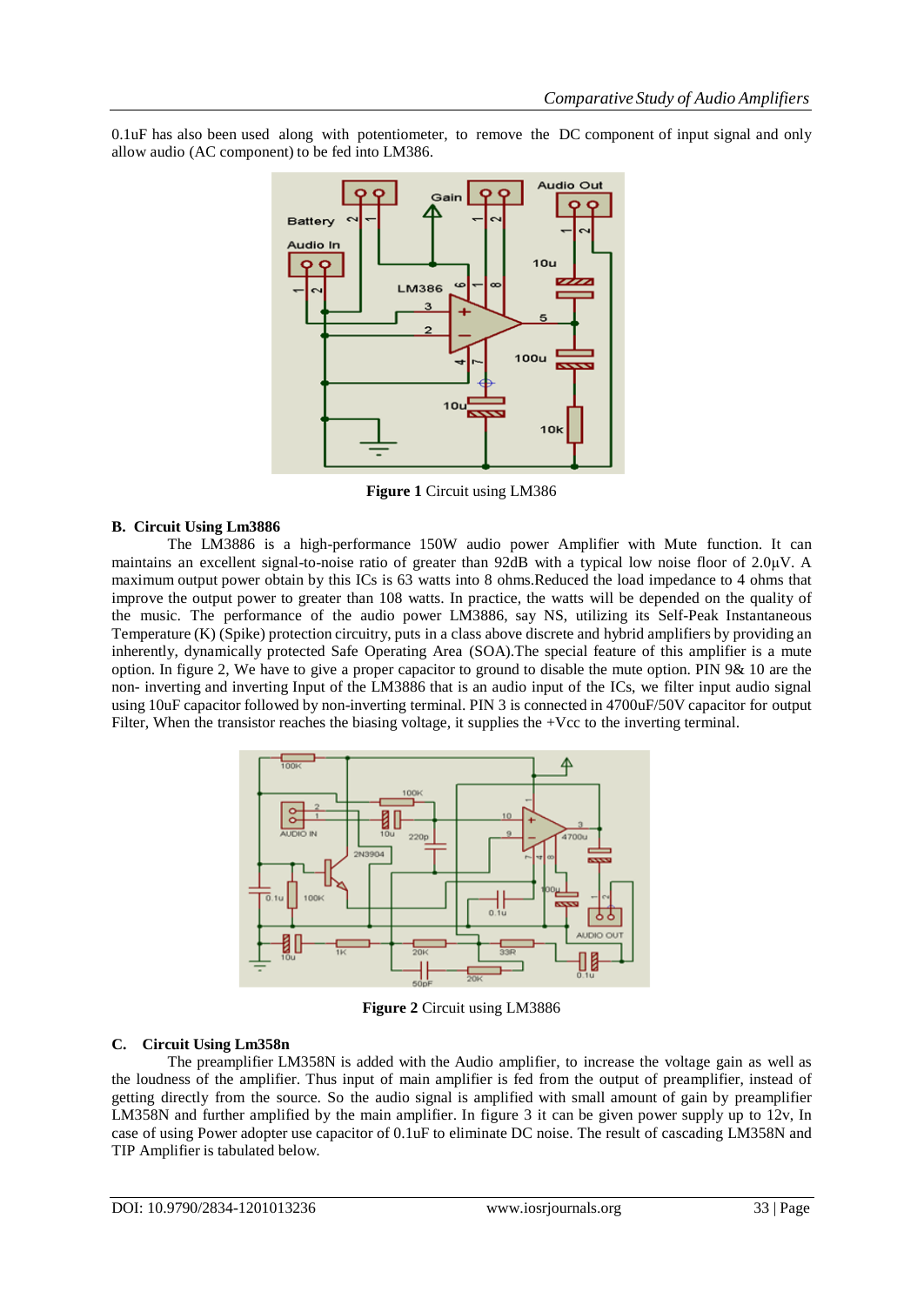

**Figure 3** Circuit using LM358N

# **D. Tip Series:**

This circuit Contain TIP 142, TIP 147, TIP 41C. TIP 147 and 142 are complementary Darlington pair transistors which can handle 5 A current and 100V.TIP41C is NPN Epitaxial Silicon Transistor which can handle 6A current and 100V



**Figure 4** TIP Series

TIP 142 ,TIP 147 together with TIP41 (Q1,Q2,Q3) is used for driving the speaker and Two BC 558 transistors Q4 and Q5 are wired as pre amplifier and This circuit is designed so rugged that this can be assembled even on a perfect board or even by pin to pin soldering. The circuit can be powered from a +/- 45 V dual power supply. Since this amplifier requires negative as well as positive voltage, transformers can used. In case of using battery, connect batteries in series .for example connect 3s, 4s,3s,4s LiPo batteries in series consider both ends as positive and negative voltages, and center of the series connection as virtual ground. By using the end positive terminal and virtual ground we can get the positive voltage and the negative terminal and virtual ground we can get the negative voltage. In figure 4 ,the preamplifier section of this circuit is based around Q4 and Q5 which forms a differential amplifier. The use of a differential amplifier in the input stage reduces noise and also provides a means for applying negative feedback. Thus overall performance of the amplifier is improved. Input signal is applied to the base of Q5 through the DC decoupling capacitor C2. Feedback voltage is applied to the base of Q4 from the applied to the base of Q4 from the junction of 0.33 ohm resistors through the 22K resistor A complementary Class AB push-pull stage is built around the transistors Q1 and Q2 for driving the loud speaker. Diodes D1 and D2 biases the complementary pair and ensures Class AB operation. Transistor Q3 drives the push-pull pair and its base is directly coupled to the collector of Q5.

DOI: 10.9790/2834-1201013236 www.iosrjournals.org 34 | Page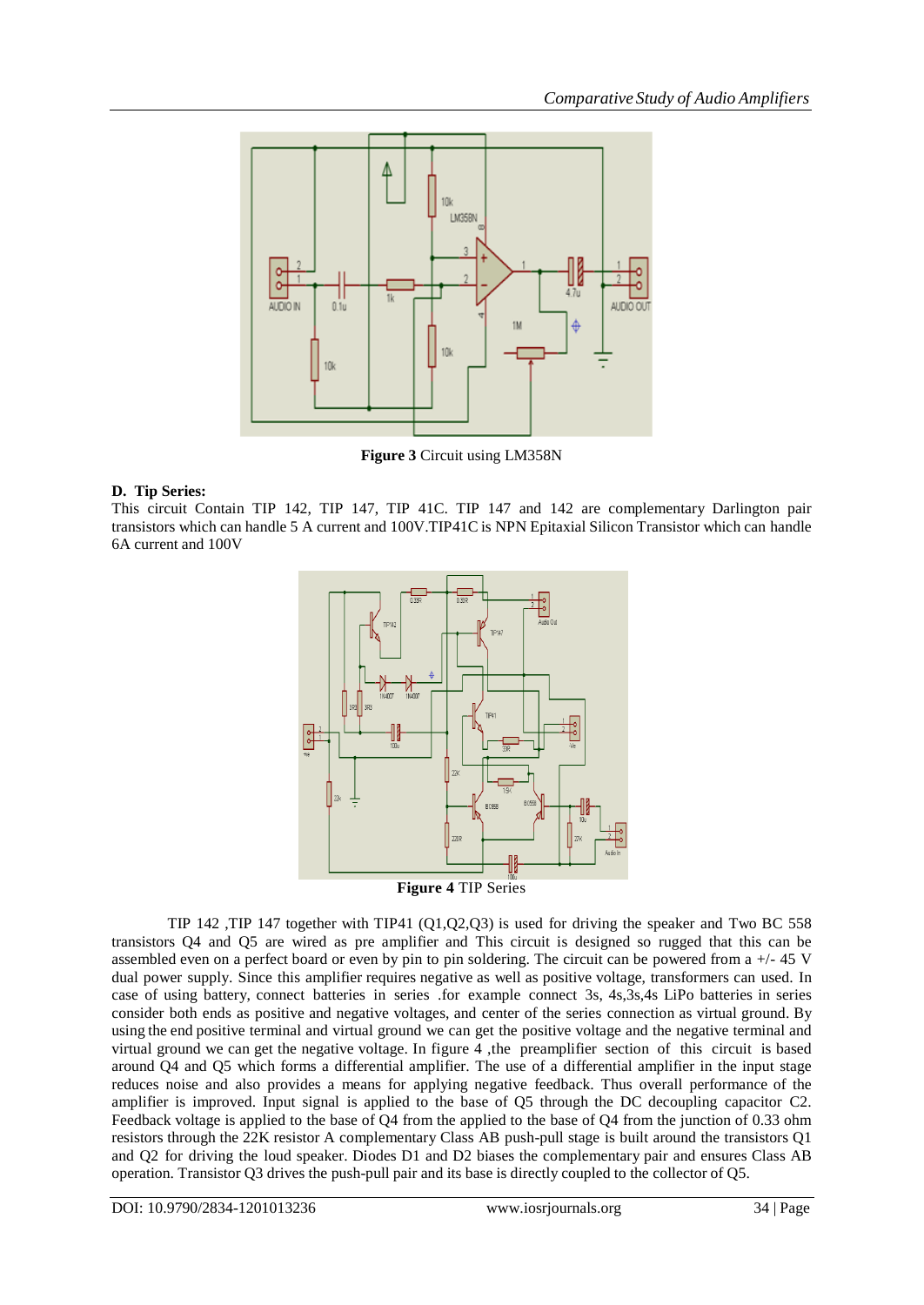### **E. Tip Series Cascaded With Lm358n**

In figure 5, the amplifier designed using TIP series of transistors provided more voltage gain as well as decibels up to 130db, To move a step further as we cascaded LM358N and TIP Series to increase the loudness and voltage gain, Similarly TIP series is cascaded with preamplifier LM358N, The TIP main amplifier can be powered up to -45 and +45 voltage and the preamplier ca be powered up to 12V. The gain potentiometer at the pre-amplifier circuit should be set at a specific point, by choosing proper resistance so that the maximum output is obtained without any noise. Hence the results were observed and tabulated below, this cascaded circuit provided maximum output than other amplifier.



**Figure 5** TIP Series Cascaded with LM358N

All the three amplifiers were tested using 8ohm-Speaker 60W in the music of siren sound. We initially tested the Circuit in Different voltage and observes the changes simultaneously. Measurements are in Decibels.

| <b>Table 1</b>             |                |                 |  |
|----------------------------|----------------|-----------------|--|
| CIRCUIT                    | <b>VOLTAGE</b> | OUTPUT<br>in dB |  |
| LM386                      | 12V            | 98              |  |
| LM3886                     | 12V            | 119.5           |  |
|                            | 24V            | 121             |  |
| LM358N                     | 12V            | 99              |  |
| TIP142, TIP<br>147, TIP41C | 16v            | 130.2           |  |
|                            | 32V            | 131.2           |  |
| $TP + 356N$                | 29V            | 130             |  |

# **Loudness At A Distance Of 5cm.**